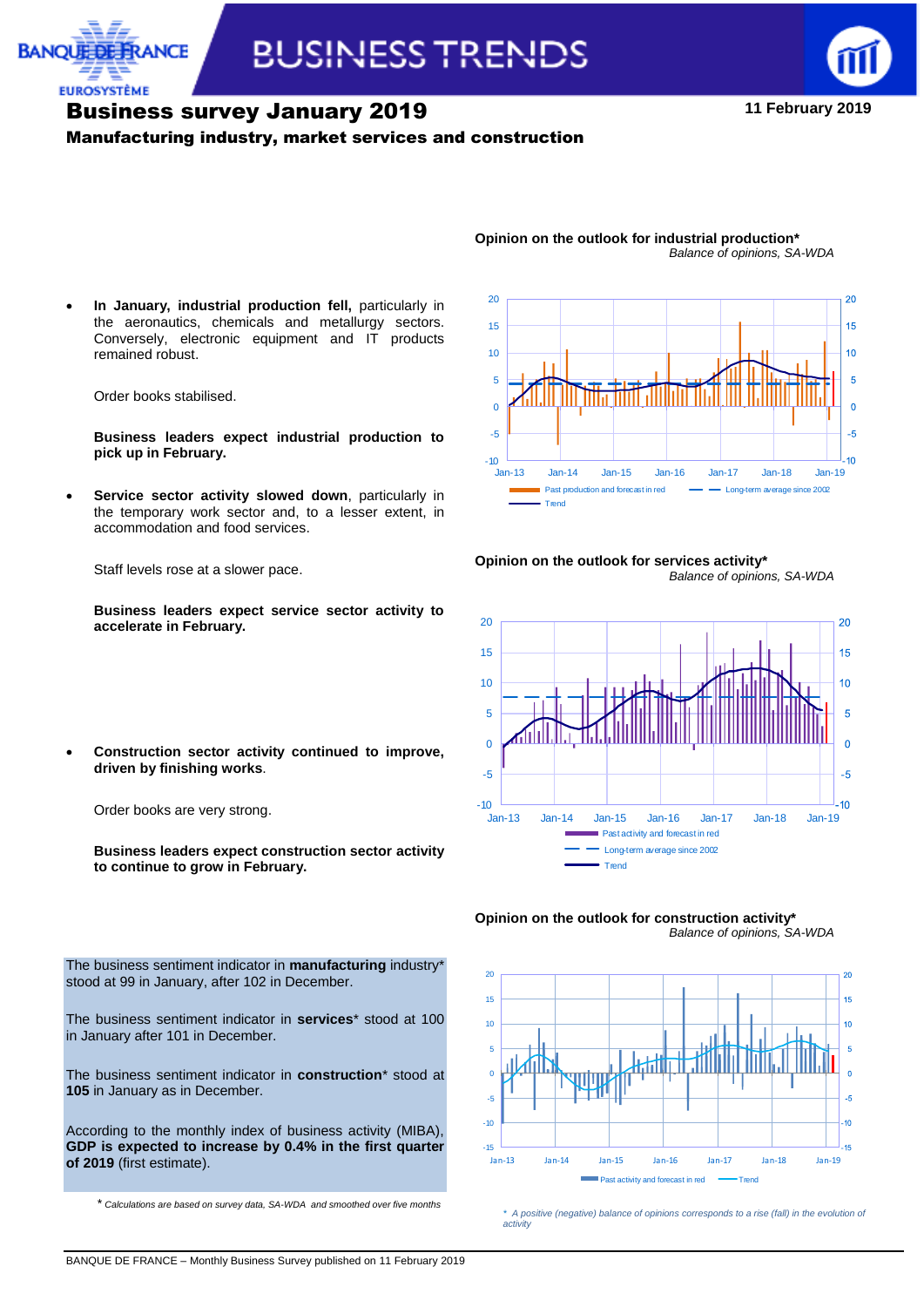



#### **Period under review: January 2019**

| <b>Manufacturing industry</b> |                |        |                |                |                |                |                |        |                |                |              |          |
|-------------------------------|----------------|--------|----------------|----------------|----------------|----------------|----------------|--------|----------------|----------------|--------------|----------|
|                               | Mar-18         | Apr-18 | May-18         | $Jun-18$       | <b>Jul-18</b>  | Aug-18         | Sep-18         | Oct-18 | <b>Nov-18</b>  | Dec-18         | Jan-19       | Feb-19   |
| <b>Change</b>                 |                |        |                |                |                |                |                |        |                |                |              | Forecast |
| Production                    | 5              | 6      | $-4$           | 8              | 6              | 9              | 5              | 5      | 2              | 12             | $-2$         | 7        |
| <b>Deliveries</b>             | 4              | 4      | 0              | $\overline{7}$ | 5              | $\overline{7}$ | $\overline{7}$ | 4      | $\mathbf{2}$   | 10             | $\mathbf{2}$ |          |
| <b>Total orders</b>           | 4              | 7      | 3              | $\overline{7}$ | $\overline{7}$ | 10             | 12             | 6      | 4              | $\overline{7}$ | 4            |          |
| Staff                         | 3              | 4      | $\mathbf 0$    | $\overline{2}$ | 1              | 1              | 1              | 2      | $\mathbf{1}$   | 2              | $\mathbf{2}$ |          |
| Final goods prices            | 3              | 3      | 3              | 3              | 3              | 3              | 3              | 3      | $\overline{2}$ | 2              | 2            |          |
| Commodity prices              | 6              | 4      | 6              | 6              | 6              | 5              | 6              | 6      | 5              | 3              | $\mathbf{2}$ |          |
| Level                         |                |        |                |                |                |                |                |        |                |                |              |          |
| Order books                   | 19             | 22     | 20             | 19             | 22             | 21             | 19             | 19     | 15             | 17             | 17           |          |
| Inventories of finished goods | $\overline{2}$ | 3      | $\overline{2}$ | $\overline{2}$ | $\overline{2}$ | $\overline{2}$ | $\mathbf{1}$   | 3      | $\overline{4}$ | 4              | 4            |          |
| Capacity utilisation rate     | 80.5           | 80.4   | 79.2           | 80.1           | 80.4           | 81.4           | 79.9           | 80.0   | 79.5           | 79.5           | 79.3         |          |
| Cash positions                | 11             | 12     | 12             | 11             | 11             | 14             | 11             | 12     | 11             | 9              | 9            |          |

### **Services**

|                  | Mar-18 | Apr-18 | May-18 | Jun-18 | Jul-18 | Aug-18 | Sep-18         | Oct-18 | Nov-18 | Dec-18 | Jan-19 | Feb-19         |
|------------------|--------|--------|--------|--------|--------|--------|----------------|--------|--------|--------|--------|----------------|
| <b>Change</b>    |        |        |        |        |        |        |                |        |        |        |        | Forecast       |
| Activity         | 12     | 12     | 6      | 17     | 8      | 10     | $\overline{7}$ | 9      | 6      | 5      | 3      | $\overline{7}$ |
| Aggregate demand | 13     | 14     | 8      | 15     | 9      | 11     | 9              | 9      | 4      |        | 3      |                |
| Prices           | 2      |        |        | 2      |        | 2      | 2              | 2      | 3      | 3      | 3      |                |
| Staff            | 8      | 9      |        | 10     | 7      |        |                |        | 6      | 6      | 4      |                |
| Level            |        |        |        |        |        |        |                |        |        |        |        |                |
| Cash positions   | 16     | 17     | 17     | 17     | 18     | 16     | 19             | 19     | 13     | 19     | 16     |                |

## **Construction**

|                         | Mar-18 | Apr-18 | May-18 | <b>Jun-18</b> | Jul-18 | Aug-18       | Sep-18 | Oct-18 | <b>Nov-18</b> | Dec-18 | Jan-19 | Feb-19   |
|-------------------------|--------|--------|--------|---------------|--------|--------------|--------|--------|---------------|--------|--------|----------|
| <b>Change</b>           |        |        |        |               |        |              |        |        |               |        |        | Forecast |
| Activity                | 5      | 8      | $-3$   | 10            | 8      | 5            | 8      | 6      | 2             | 4      | 6      | 4        |
| <b>Estimates prices</b> | 3      | 3      | 3      | 3             | 3      |              | 3      | 3      | 3             | 2      | 2      |          |
| Staff                   | 3      | 3      | 3      |               |        | $\mathbf{0}$ | 3      | 3      | 3             |        | 3      |          |
| ∣Level                  |        |        |        |               |        |              |        |        |               |        |        |          |
| Order books             | 23     | 24     | 25     | 24            | 23     | 23           | 26     | 25     | 24            | 24     | 26     |          |

#### Notes:

- A positive (negative) balance of opinions corresponds to a rise (fall) in the evolution of activity.
- The last point corresponds to the business leaders' forecasts of future activity.
- The series are revised on a monthly basis. These revisions take into account additional gross data and the evolution of the seasonal and working-day adjustment depending on the latest available data. The business sentiment indicators of the previous months are revised accordingly.